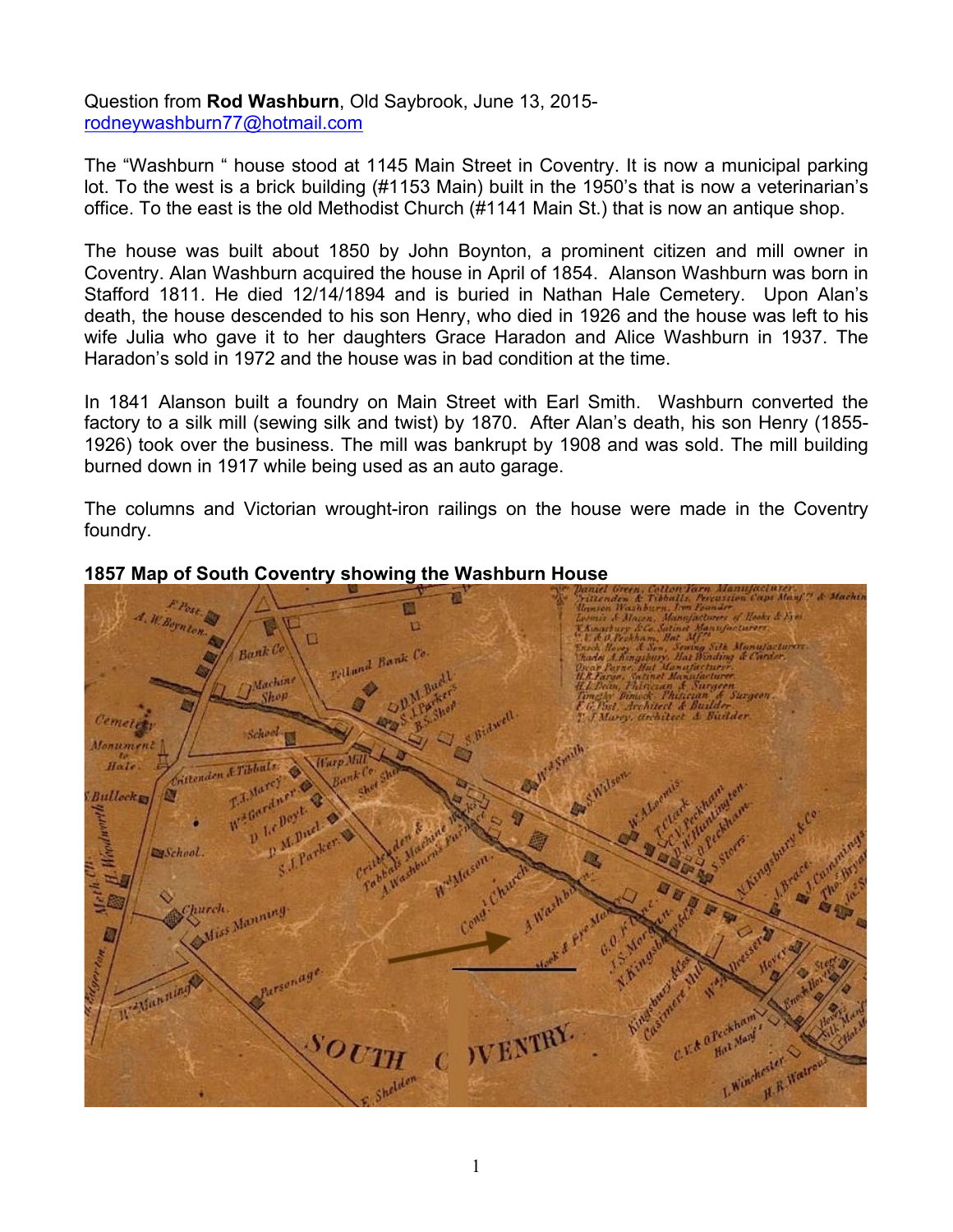**A view of Main Street ca1907 showing the old Methodist Church (left) and the and the Washburn House adjacent**



Main Street, Looking west from Library, South Coventry, Conn.

**The Washburn House ca 1920**